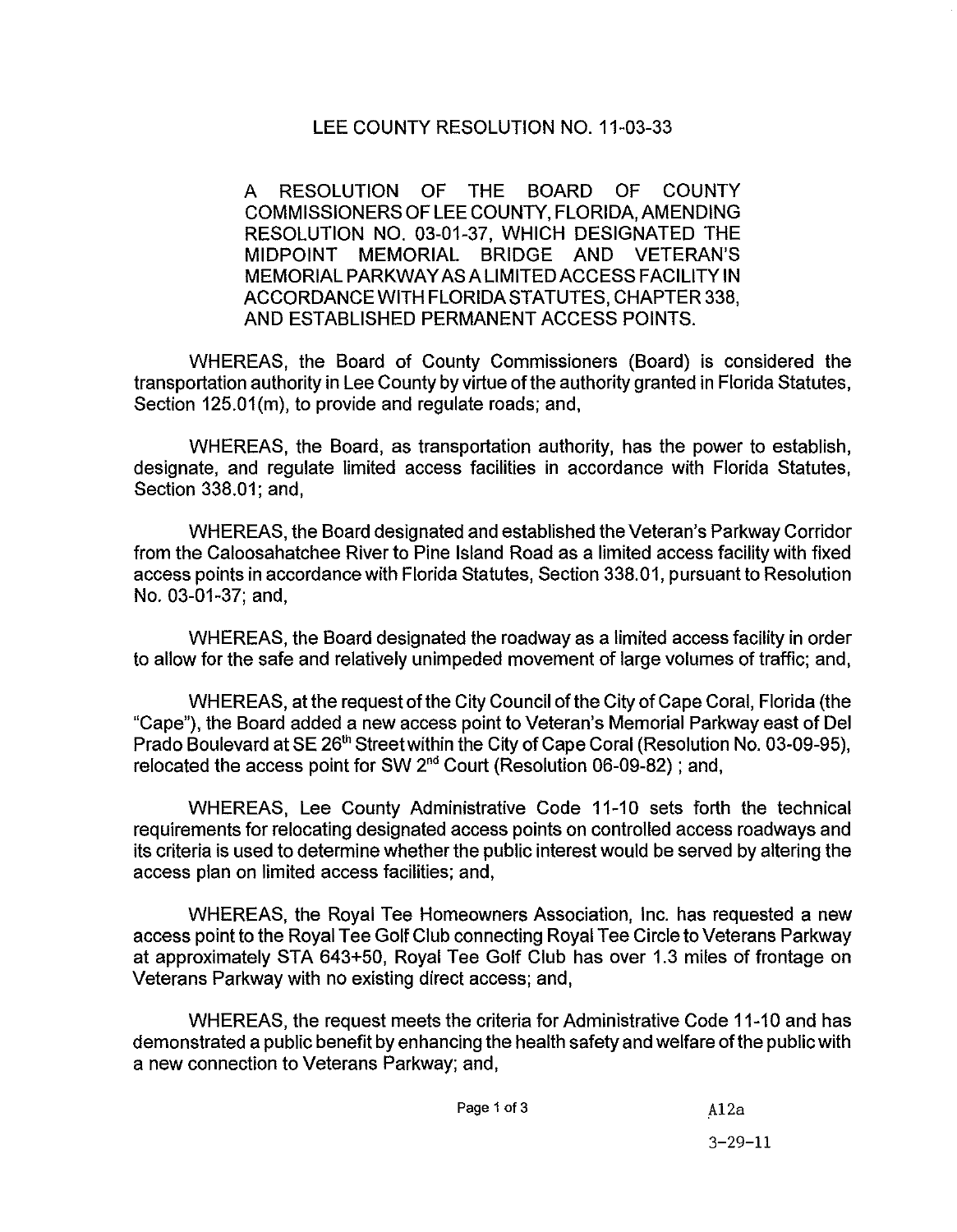WHEREAS, the Board finds that the creation of a new access point for Royal Tee Golf Club at approximately STA 643+50 will preserve safety and traffic capacity and is, therefore, in the best interest of the public; and,

WHEREAS, the Board desires to reaffirm the designation of Veteran's Memorial Parkway as a limited access facility, all previous amendments as well as the creation of a new access point for Royal Tee Golf Club at approximately STA 643+50.

NOW THEREFORE, BE IT RESOLVED BY THE BOARD OF COUNTY COMMISSIONERS that:

- 1. The designation of the Veteran's Memorial Parkway corridor from the Caloosahatchee River to Pine Island Road as a limited access facility with fixed access points in accordance with Section 338.01, F.S. is hereby affirmed including the access point added east of Del Prado Boulevard at SE 26<sup>th</sup> Street within the City of Cape Coral. (Map attached as Exhibit 1.)
- 2. The access to SW  $2<sup>nd</sup>$  Court is hereby relocated approximately 131 $\pm$  feet to the west of its current location, from Highway Station 891 +58.26 to Highway Station 890+27, as reflected in Exhibits 1 and 2 attached hereto.
- 3. The creation of a new access point for Royal Tee Golf Club at approximately STA 643+50 does not present a threat to public health, safety, and welfare. The new access point will serve the public interest because it will improve traffic circulation.
- 4. The design attached as Exhibit 1 supercedes all prior depictions of the limited access facility.
- 5. This resolution was adopted by an affirmative vote of a super majority of the Board of County Commissioners.